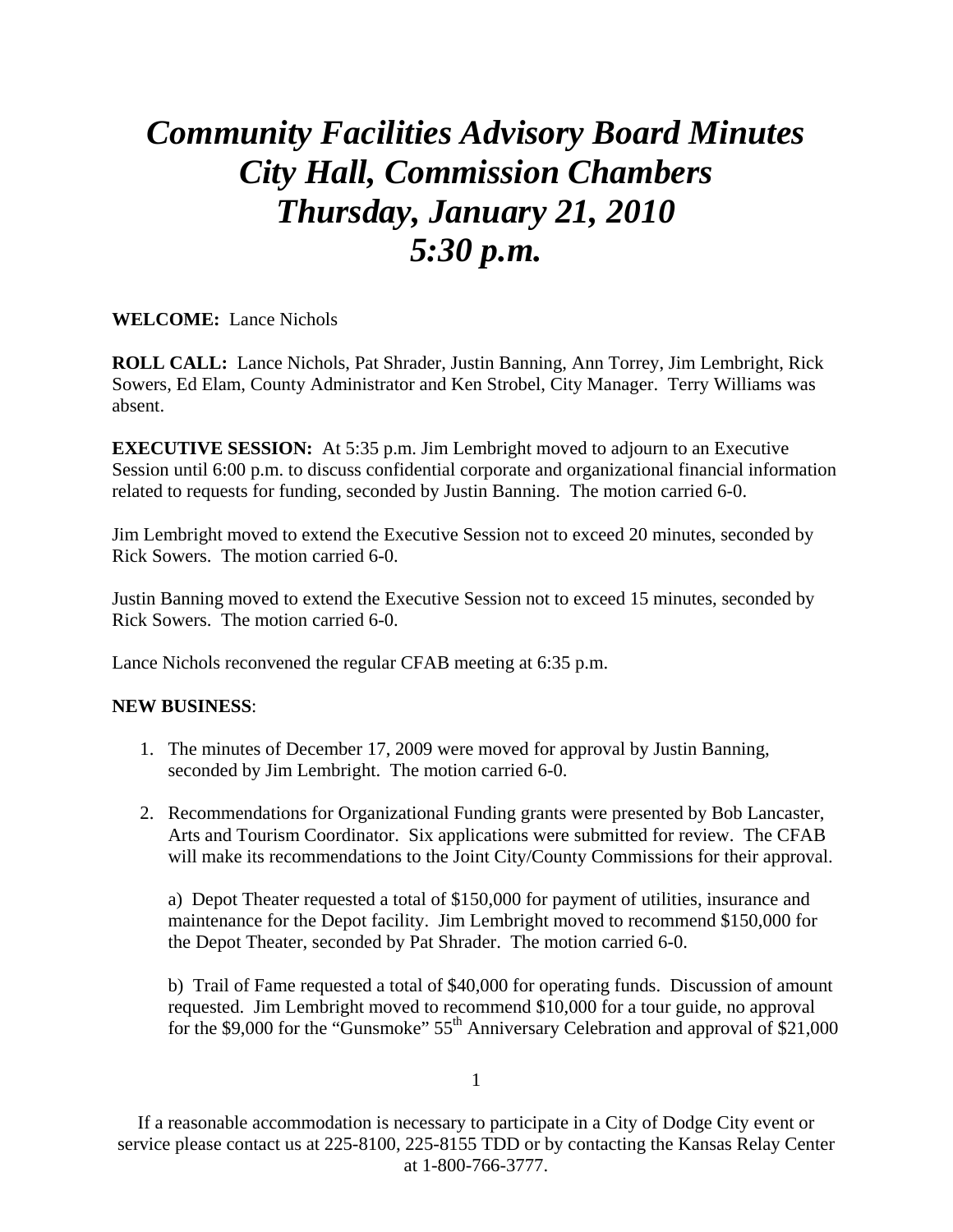contingent on National Historic grant approval, seconded by Ann Torrey. The motion carried 6-0.

 c) RoundUp Rodeo requested a total of \$75,000; \$25,000 for replacement of wood belchers, \$15,000 to increase payouts and for payment of contestant's hook-up charges and \$35,000 for premier seat construction. The board asked that RoundUp submit an Audit for 2009. Jim Lembright moved to recommend \$75,000, seconded by Ann Torrey. The motion carried 6-0.

 d) Arts Council requested a total of \$20,000 for general operating expenses. Pat Shrader moved to recommend, seconded by Justin Banning. The motion carried 5-1 with Rick Sowers voting no.

 e) Ford County Historical Society requested a total of \$10,000; \$5,000 for a printed tour guide and \$5,000 for operating expenses. Jim Lembright moved to recommend, seconded by Justin Banning. The motion carried 6-0.

 f) Boot Hill Museum requested a total of \$155,000; \$125,000 for general operating expenses and \$30,000 for outside maintenance of Hardesty House and replacement of HVAC unit. Ann Torrey moved to recommend, seconded by Pat Shrader. The motion carried 6-0

 g) Budget for the Tourism office was discussed. The purposed amount is \$92,220 for 2010. Jim Lembright moved to recommend the requested amount to the Joint Commissions, seconded by Justin Banning. The motion carried 6-0.

- 3. The amount of funding to be allocated to Organizational Funding Account was discussed. Justin Banning moved to recommend to the Joint Commissions an allocation of 15% be transferred to the Organizational Funding Account, seconded by Jim Lembright. The motion carried 6-0.
- 4. Ed Elam reported on progress of the Special Events Center. Charlie Sirokman was in town this week and did a presentation for both Commissions and updated them on the progress of the project. Currently they are a few days behind schedule, but will recoup that with warmer weather. The middle of March is the expected time for the walls to start going up. Pat Shrader asked if a camera can be installed like the Casino used to watch the progress. This suggestion is being looked into.
- 5. Ken Strobel reported that he requested both City and County Legal Council to review the Interlocal Agreement and provide their opinion on the language regarding the CFAB atlarge position appointment procedure.

If a reasonable accommodation is necessary to participate in a City of Dodge City event or service please contact us at 225-8100, 225-8155 TDD or by contacting the Kansas Relay Center at 1-800-766-3777.